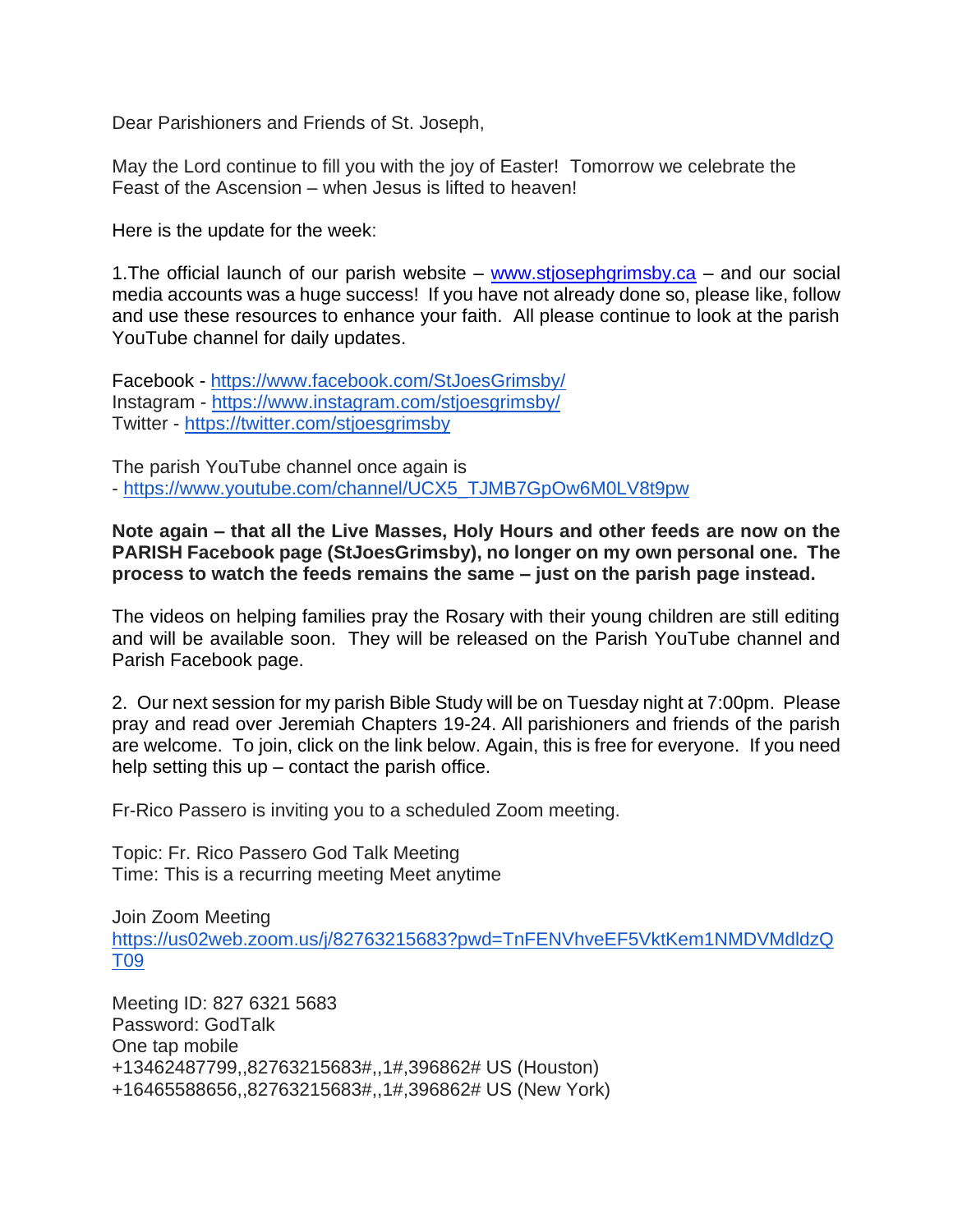Dial by your location +1 646 558 8656 US (New York) Meeting ID: 827 6321 5683 Password: 396862 Find your local number: <https://us02web.zoom.us/u/keyfn15vT>

3. I have included the Thank You letter from our partners at Haiti Mission Inc in the copied PDF. Thank you again for your generous gift of \$20,863. God is so good!

4. I am in contact and discussions with our school principals at Blessed Trinity, Our Lady of Fatima, St. Joseph, and St. John schools to determine how we can carry out Grad Masses – with graduations now deferred to the Fall. As decisions are made this week, know that I will pass that information on to all of you. Graduates, we know this is not ideal for each of you – know you remain in our prayers, we still thank God for your gifts and talents and celebrate all you have accomplished! Stay hopeful and know we love you!

5. In continue to invite you all to utilize the FORMED.org platform. Again, free to all parishioners, there are NUMEROUS resources for you to check out as an individual and as a family. Free to all parishioners. I have again included the instructions to enroll here:

To log onto FORMED (again FREE to all parishioners)

- · Visit [www.formed.org](http://www.formed.org/)
- Click Sign up
- $Click I belong to a parish or organization$

Type St Joseph Grimsby  $-$  in the "find your parish or organization" box and click on our parish name once it populates

- Click Next
- Add your name and email address then click sign up
- · Enjoy FORMED

6. Please find the Daily Mass Intentions for the upcoming week attached to this email. Note – if you wish to have a Mass celebrated for a loved one – please contact the office. Offerings for a Mass in the Diocese of St. Catharines are \$10 per name per Mass. Contact the parish office for more details.

7. Continue to stay connected to each other. Use telephone, text, email, Facetime, Skype, Zoom, Microsoft Teams, and many other platforms to stay connected. Please continue to pray for and care for one another. Know that I pray for you all daily.

8. Thank you again for remembering the parish in regard to finances. **Please continue to use the parish e-transfer email – [myparishgift@gmail.com](mailto:myparishgift@gmail.com)** (remembering there is to be no security question or password) **If you use the e-transfer option – please add your envelope number in the message line**. You can also continue to drop off your parish envelopes in the mailbox just outside the parish doors. I check and empty it several times a day. God bless you for your generosity.